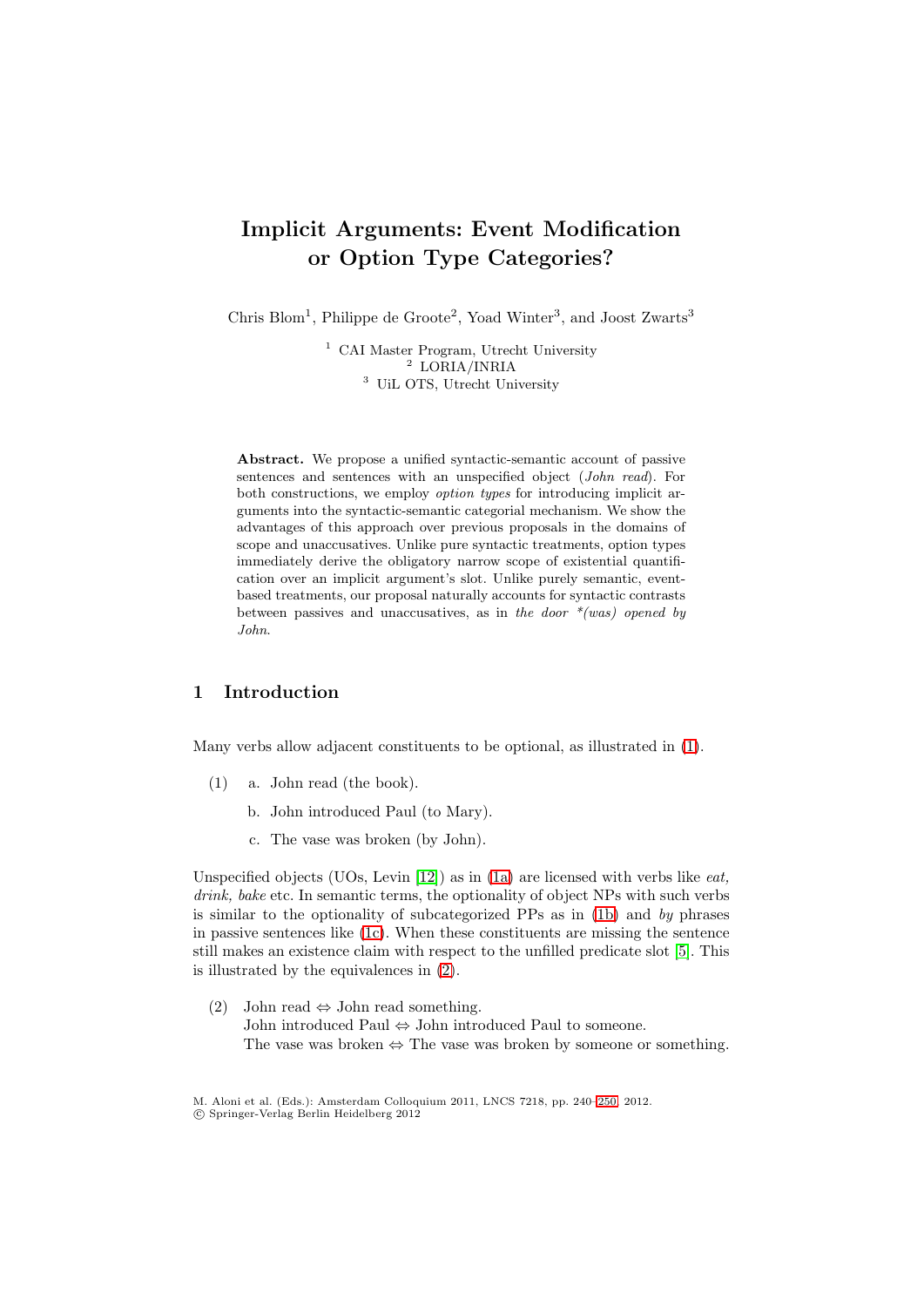Because of this 'semantic implicitness' of the verbal slots in [\(2\)](#page-0-3), we refer to the underlined constituents in [\(1\)](#page-0-0) as optional *arguments*. [1](#page-1-0)

Our aim in this paper is to give a basic syntactic-semantic account of optional arguments in categorial grammar and explain their semantic properties. The main two problems we deal with are therefore:

- P1 How can an argument be missing while the sentence still makes an existential import involving the unfilled slot [\(2\)](#page-0-3)?
- P2 How can verbs with an optional argument compose with this argument when it is present, neutralizing the purely existential effect?

After reviewing some previous accounts and their limitations, we propose a new account of these two questions using *option types* in Abstract Categorial Grammar (ACG [\[6,](#page-9-2)[13\]](#page-10-1)).

## <span id="page-1-5"></span>**2 Meaning Postulates and Event Modification**

Existential implicit arguments must be interpreted with narrow scope (Fodor & Fodor, [\[5\]](#page-9-0)). Consider the following examples.

- <span id="page-1-3"></span><span id="page-1-1"></span>(3) a. John did not read yesterday.
	- b. John did not read something yesterday.
- <span id="page-1-4"></span><span id="page-1-2"></span>(4) a. The door was not opened yesterday.
	- b. The door was not opened by something/someone yesterday.

The overt indefinites in [\(3b\)](#page-1-1) and [\(4b\)](#page-1-2) are scopally ambiguous. By contrast, in [\(3a\)](#page-1-3) and [\(4a\)](#page-1-4) the only reading is existential narrow scope: "John did not read anything" and "the door was not opened by anything/anyone", respectively. As Fodor & Fodor observe, obligatory narrow scope of quantifiers over implicit arguments challenges pure syntactic theories that introduce an existential argument at some covert syntactic level. F&F account for contrasts as in [\(3\)](#page-1-3) using a meaning postulate connecting a transitive entry of UO verbs with another, intransitive entry. As  $F\&F$  show, this immediately accounts for narrow scope effects in cases like [\(3a\)](#page-1-3). A similar idea governs ambiguity-based derivations of passives, with or without a *by* phrase (Bach

<span id="page-1-0"></span>We will not try to give here a full syntactic analysis of the distinction between optional arguments and adjuncts. First, the disability to iterate (optional and obligatory) arguments (cf. \**John ate*/*bought a sandwich a hamburger*) extends to other constituents that syntacticians may consider as adjuncts: \**John went to Paul to Mary*, \**John baked a cake for Mary for Sue*, \**John cut the rope with a knife with an axe*, etc. Another challenge for defining the distribution of optional arguments is that some typical adjuncts may also have an existence entailment when missing. For instance, *John will sing* entails *John will sing sometime*. Note however that many adjuncts are clearly distinguished from optional arguments in having no existential entailment: *Mary worked* does not entail *Mary worked for someone*, *John baked a cake* does not entail *John baked a cake for someone*, *John went* does not entail *John went somewhere* (he may have evaporated in space), and *John cut the rope* does not entail *John cut the rope with something* (he may have had super-natural powers).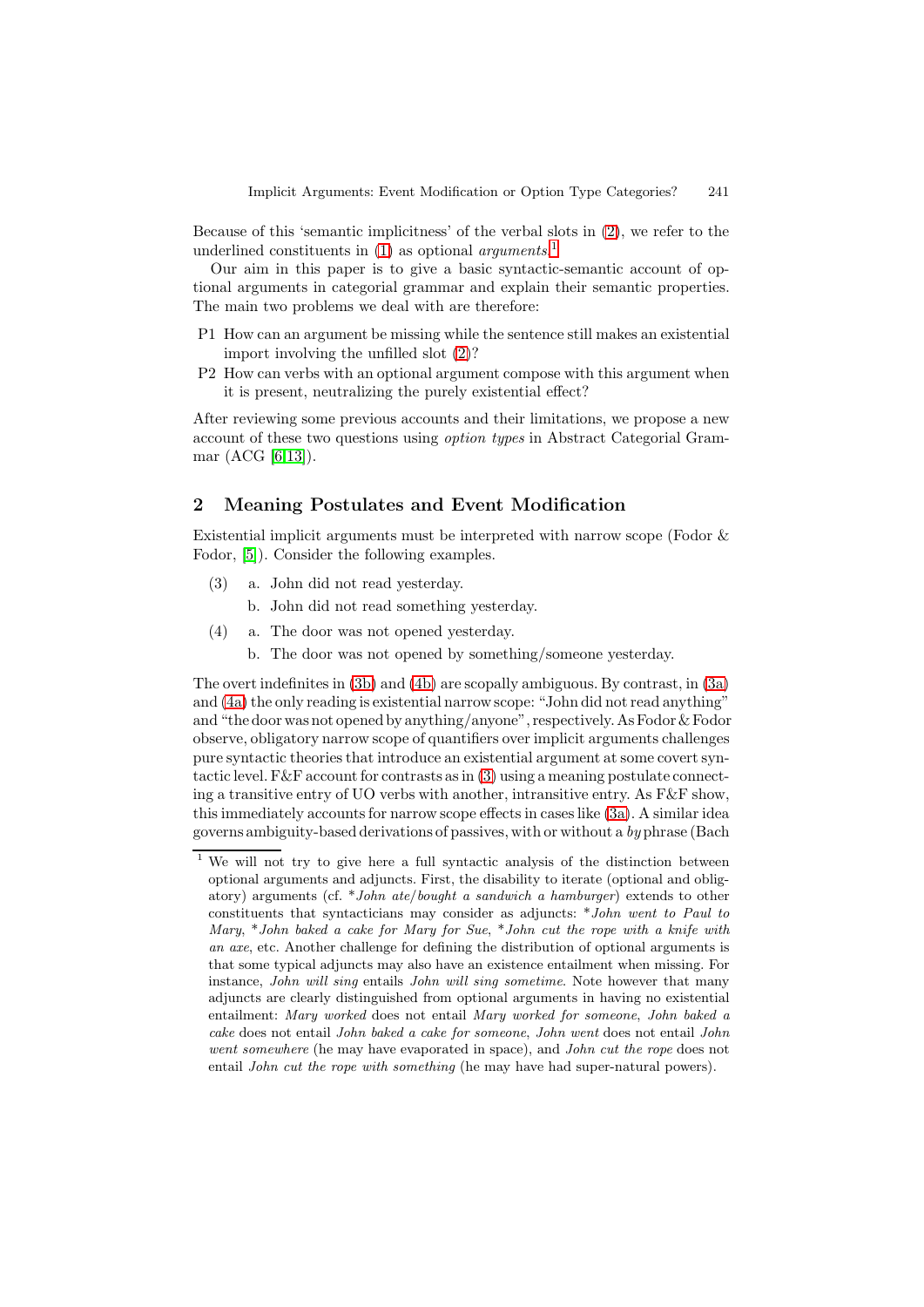[\[1\]](#page-9-3), Dowty [\[4\]](#page-9-4)). However, this 'classical' approach to passives is quite cumbersome (Landman [\[9\]](#page-10-2)). For instance, to account for the optionality of the two underlined constituents in a passive sentence such as *Paul was introduced by John to Mary*, classical accounts would have to assign four different meanings to the passive form of the verb *introduce*, connected to each other using meaning postulates.

A more promising semantic approach to passives and UOs was suggested by Carlson [\[2\]](#page-9-5), who treats both *by* phrases in passives and objects with UO verbs as neo-Davidsonian event modifiers. Carlson treats the object in *John read 'Lolita'* as an adjunct that modifies reading events. When the object is missing (*John read*), Carlson treats the existence entailment as an implied property of events: when there is a reading, something must be read (cf. Larson [\[10\]](#page-10-3), Lasersohn [\[11\]](#page-10-4)). Similarly, Carlson treats the understood agent in a passive sentence like *Mary was praised* as a property of 'praising events': when there is a praising there is a praiser. These intuitions can be implemented as a single meaning postulate on predicates over events, which nicely improves F&F's approach. A similar event-based account of passives is proposed by Landman in [\[9\]](#page-10-2).

However, Carlson's approach becomes less appealing when considering *unaccusative verbs*. A sentence like *the door opened* is not equivalent to *someone*/*something opened the door*. This shows that 'opening events' do not require an agent. Hence, the understood agent in passives like *the door was opened* is not explained.[2](#page-2-0) Furthermore, treating *by* phrases as adjuncts does not account for their ungrammaticality with unaccusatives: if *by* phrases simply modify events by specifying an agent, why are they systematically disallowed in cases like \**the door opened by John*? To block a meaning like "John opened the door" for such strings, Carlson (p.268) must resort to ad hoc syntactic assumptions.

## <span id="page-2-2"></span>**3 Option Types in Abstract Categorial Grammar**

The considerations in section [2](#page-1-5) support a semantic approach that is more consistent with current syntactic theories about implicit arguments (Landau [\[8\]](#page-9-6)). We propose the following principle (cf. Dekker [\[3\]](#page-9-7)).<sup>[3](#page-2-1)</sup>

<span id="page-2-0"></span><sup>&</sup>lt;sup>2</sup> This is no problem for Landman's proposal, which uses the passive morphology for deriving the semantic requirement that an agent exists in events described by passive sentences. However for this reason, Landman's approach does not naturally extend to UOs, where intransitive forms are homonymic to transitives. Hence, in such situations overt morphology alone cannot account for the requirement that a patient/theme exists in all events described by UO verbs.

<span id="page-2-1"></span> $3\overline{)}$  Dekker proposes treating some optionality phenomena using dynamic binding. Extending Dekker's approach to passives and UOs may have comparable advantages to the present account. It would require augmenting Dekker's proposal with a clear distinction between verb modifiers (e.g. many adverbials), which can iterate, and optional arguments that cannot iterate (e.g. optional objects and *by* phrases in passives). In Dekker's system the former must be treated as dynamic argument modifiers, whereas the latter are treated as static argument saturators. Once this distinction is properly treated, we believe that Dekker's approach can be extended to an approach that is very similar to our account of optional arguments – see especially Dekker's remarks on this issue on [\[3,](#page-9-7) p.573].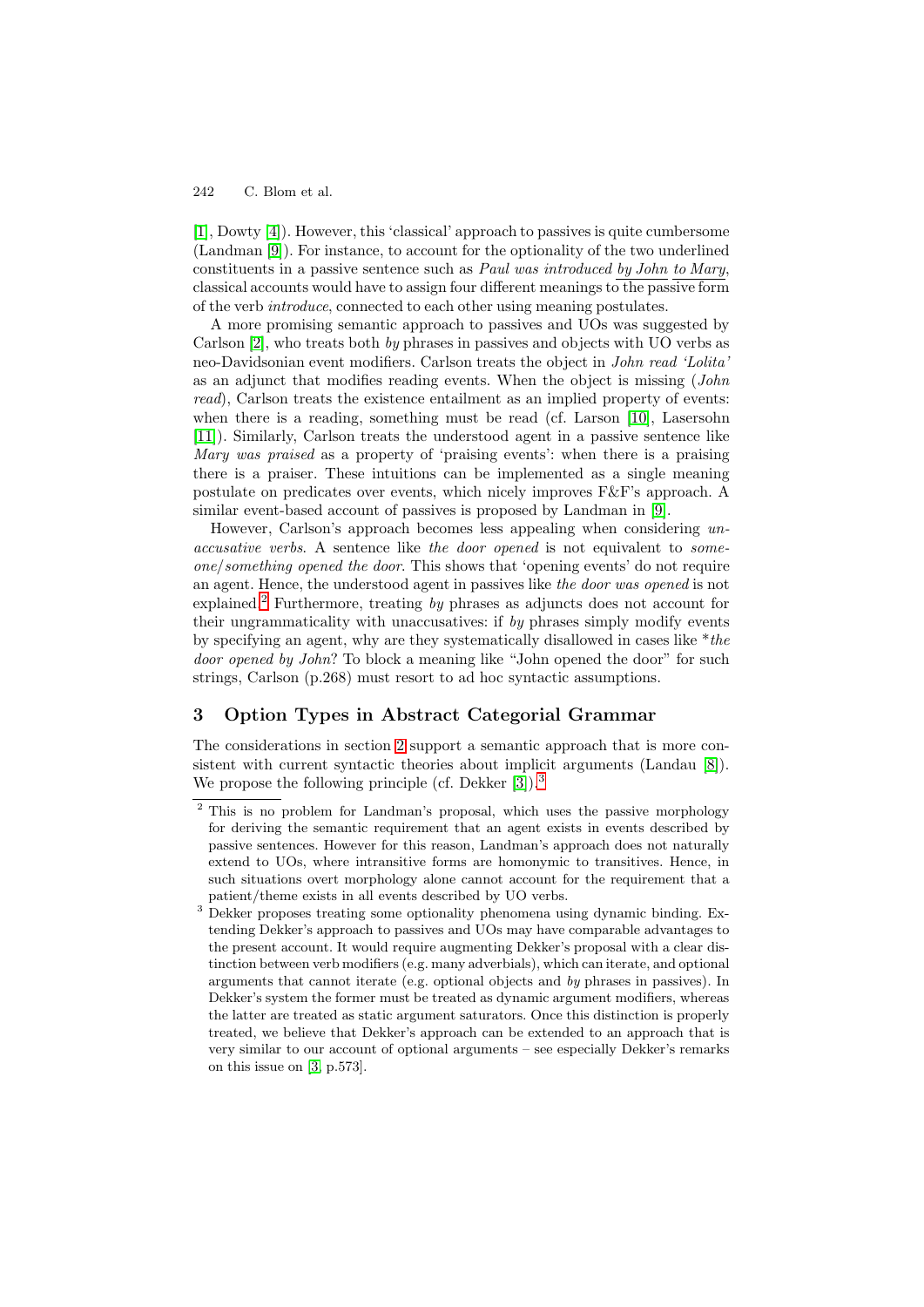**Optional Argument Principle** (OAP): *Verbal forms may specify optional arguments in their syntactic-semantic type. The existential semantic interpretation of an implicit argument is lexically introduced.*

The OAP allows us to account for the two problems mentioned above for Carlson's approach. First, the understood agent in passives like *the door was opened* is analyzed as a result of an optional argument. This argument can be materialized as a *by* phrase, but it also leads to the requirement that an agent exists when the *by* phrase is missing. By contrast, an unaccusative sentence like *the door opened* is analyzed, following Carlson, as a simple intransitive statement. The semantic (uni-directional) entailment from *the door was opened* to *the door opened* can be handled in event semantics, as in Carlson's account.<sup>[4](#page-3-0)</sup> However, in our approach, unlike Carlson's proposal, there is no general strategy of *by* phrase adjunction. Thus, unaccusative sentences like *the door opened*, which are analyzed as intransitive sentences, do not license *by* phrases.

To implement OAP-based optionality in categorial grammar, we mark optionality by adding the symbol 'o' on the optional argument's type. For instance:

> Intransitive verbs (*smile*, unaccusative *open*):  $np \rightarrow s$ Transitive verbs with obligatory object (*praise*, unergative *open*):  $np \rightarrow (np \rightarrow s)$ Transitive verbs with optional object (*read*):  $np^{\circ} \rightarrow (np \rightarrow s)$ Passive forms of transitive verbs (*was read, was praised, was opened*): <sup>5</sup>  $\mathsf{np}^\mathsf{o}_{\mathsf{by}} \mathop{\rightarrow}\limits (\mathsf{np} \mathop{\rightarrow}\limits \mathsf{s})$

Option types are simple cases of *sum types* in functional programming [\[7\]](#page-9-8). There are two ways of filling in an optional slot of a function: by providing an argument of the appropriate type, or by using a universal filler, marked ' $*'$ . Let F be a function of type  $a \rightarrow b$ , with an obligatory argument slot of abstract type a. To make this slot into an optional one, an *option operator* distinguishes the case where the argument is present from usages of the filler. For the second case, we use a *default result*. Formally, an object x of type  $a^{\circ}$  is either of type a or the  $\ast$ -filler (disjoint from a's domain). Let d be a default result of type **b**. The **option** operator of type  $(a^{\circ} \times (a \rightarrow b) \times b) \rightarrow b$  is defined by:

**option** $(x, F, d) = d$  if  $x = *$ ; otherwise **option** $(x, F, d) = F(x)$ .

The function  $\lambda x$ **.option** $(x, F, d)$  is therefore of type  $a^{\circ} \rightarrow b$ .

In ACG, the connection between the morpho-syntactic level and the semantic level is handled by mapping each simple *abstract type* (np, s etc.) to a morphosyntactic type and a semantic type. We assume the simple morpho-syntactic type

<span id="page-3-0"></span><sup>4</sup> For space considerations we do not develop here this event-based account but refer the reader to [\[14\]](#page-10-5), where an event semantics is handled within an ACG framework compatible with the current proposal.

 $5$  The abstract type  $np_{bv}$  is used for *by* phrases in passive constructions, and is needed for morpho-syntactic reasons alone (see section [5\)](#page-6-0). The semantics of this type for the purposes of this paper is treated as equivalent to the semantics of np types.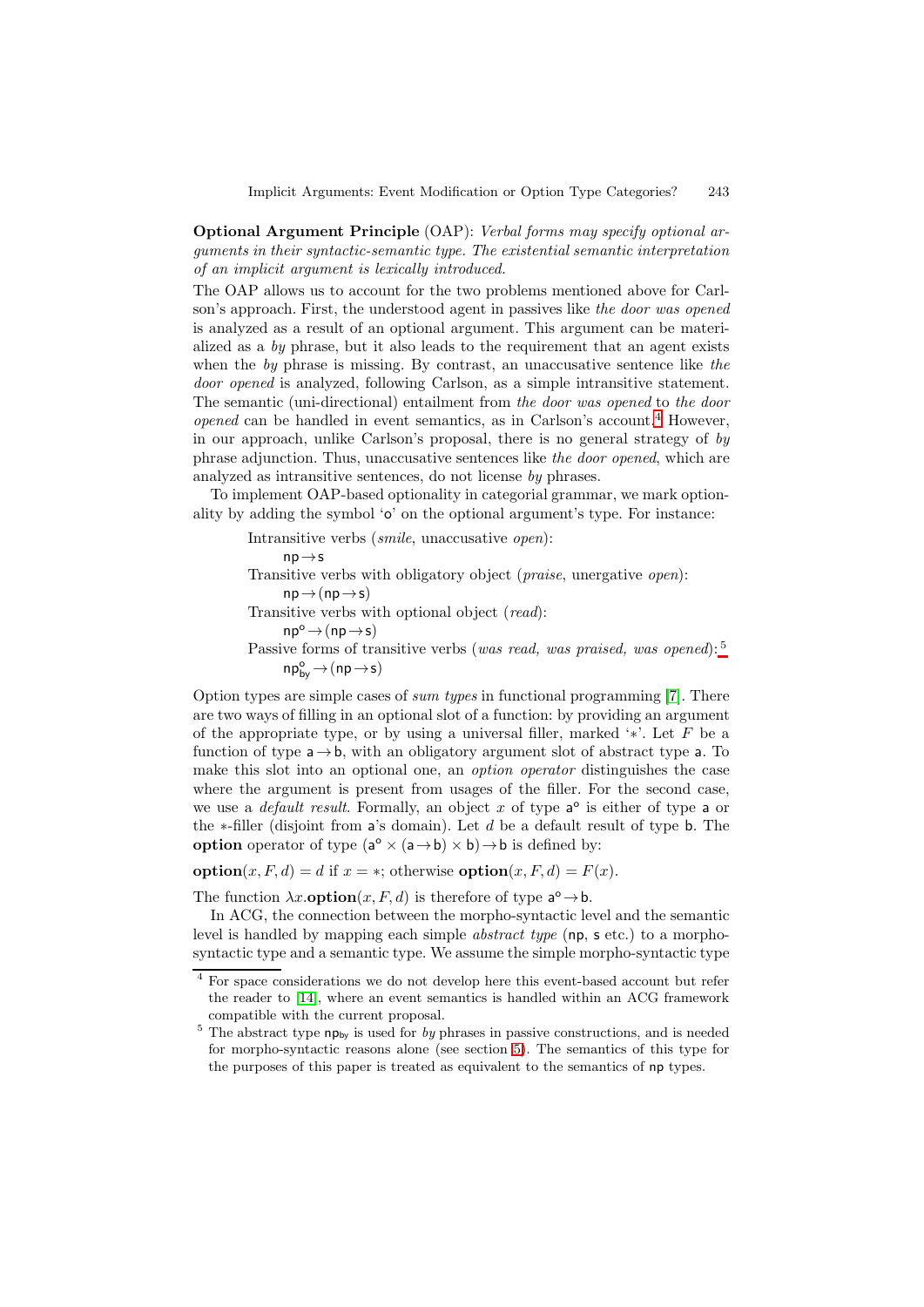f for *strings* and the simple semantic types e and t for *entities* and *truth-values* respectively. We assume the following mappings of the simple abstract type np and s to morpho-syntactic and semantic types:

 $np \mapsto \langle f, e \rangle$ : a noun phrase surfaces as a string and denotes an entity

 $s \mapsto \langle f, t \rangle$  : a sentence surfaces as a string and denotes a truth-value

Complex types like  $np \rightarrow s$  (for intransitive verbs) or  $np \rightarrow (np \rightarrow s)$  (for transitive verbs) are inductively mapped to the corresponding morpho-syntactic and semantic types according to the following rule.

Let a be an abstract type that is mapped to the morpho-syntactic type  $a_1$  and *the semantic type*  $a_2$ . Let **b** *be an abstract type that is mapped to the morphosyntactic type*  $b_1$  *and the semantic type*  $b_2$ *. Then*  $a \rightarrow b$  *is an abstract type that is mapped to the morpho-syntactic type*  $a_1 \rightarrow b_1$  *and the semantic type*  $a_2 \rightarrow b_2$ *. Likewise*,  $a^{\circ}$  *is an abstract type that is mapped to the morpho-syntactic type*  $a_1^{\circ}$ and the semantic type  $a_2^o$ .

In short we denote:

 $a \mapsto \langle a_1, a_2 \rangle$  $b \mapsto \langle b_1, b_2 \rangle$  $(a \rightarrow b) \mapsto \langle a_1b_1, a_2b_2 \rangle$  $\mathsf{a}^\mathsf{o} \mapsto \langle a_1^o, a_2^o \rangle$ 

For instance:

 $(np \rightarrow s) \mapsto \langle ff, et \rangle$ 

: an intransitive verb surfaces as a function from strings to strings, and denotes a function from entities to truth-values

 $(np \rightarrow (np \rightarrow s)) \mapsto \langle f(ff), e(et) \rangle$ 

: a transitive verb surfaces as a function from strings to functions from strings to strings, and denotes a function from entities to functions from entities to truth-values

Specifically, we assume the entry SMILE for the intransitive verb *smile*:

 $SMILE = \lambda s_f.s \bullet smiled_f : smile_{et}$ 

In words: the morpho-syntactic entry for the verb *smile* is the function sending every subject string s to the corresponding sentence string composed of s and the string *smiled*; the corresponding semantic function is the function **smile** from entities to truth-values.

Similarly, we assume the following ACG entry PRAISE for the transitive verb *praise*:

### **PRAISE** =  $\lambda o_f \cdot \lambda s_f \cdot s \bullet \text{ praised}_f \bullet o$  : **praise**<sub>e(et)</sub>

In words: the morpho-syntactic entry for the verb *praise* is the function sending every object string  $\sigma$  to the function mapping every subject string  $\sigma$  to the corresponding sentence string composed of o, s and the string *praised*; the corresponding semantic function is the function **praise** from entities to functions from entities to truth-values.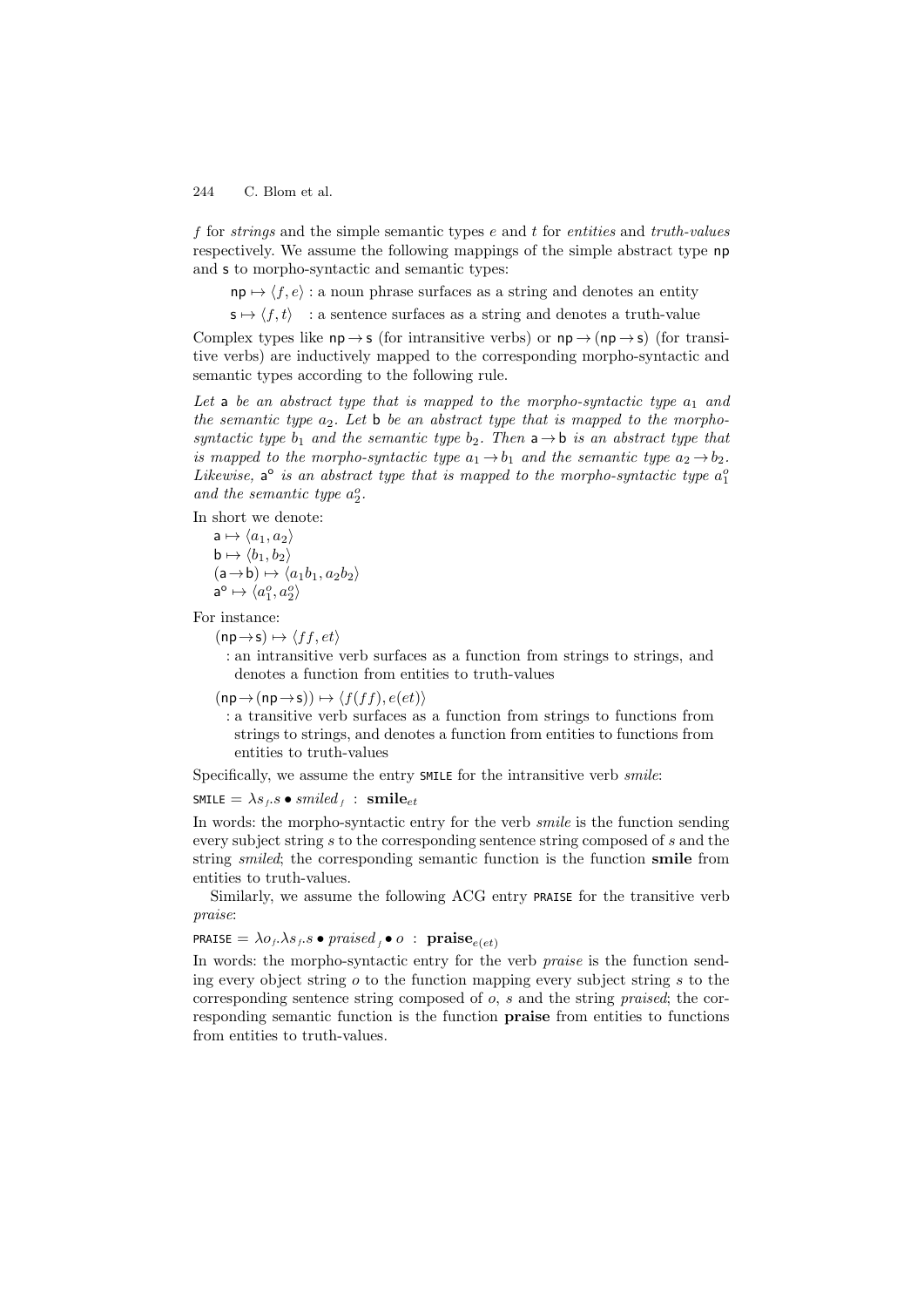Simple sentences like *John smiled* and *John praised Lolita* are analyzed at the abstract level as SMILE(JOHN) and PRAISE(LOLITA)(JOHN), respectively. Using the verbal entries above and the treatment of names as entity-denoting strings, these sentences are associated with the following strings and truth-values:

$$
SMILE(\text{JOHN}) = John \bullet sniled : smile(\text{john})
$$

PRAISE(LOLITA)(JOHN) = *John* • *praised* • *Lolita* : **praise**(**lolita**)(**john**)

Using option types in ACG we extend this simple treatment to transitive verbs with an optional object. For instance, we assume the following ACG entry READ for the transitive verb *read*, of abstract type  $np^{\circ} \rightarrow (np \rightarrow s)$ :

READ =  $\lambda o_f \cdot \lambda s_f$ **.option**( $o$ ,  $\lambda u_f s \bullet \text{read}_f \bullet u$ ,  $s \bullet \text{read}$ ) :

 $\lambda o_e.\lambda s_e$ **.option** $(o, \lambda u_e$ **.read** $_{e(et)}(u)(s)$ ,  $\exists x$ **.read** $(x)(s)$ )

In words: the morpho-syntactic entry for the verb *read* uses the object string o in the object position if it is given, and leaves the object position null if the object argument is not given; the corresponding semantic function uses the object entity o as the first argument of the binary function **read**, and existentially saturates the position if the object argument is not given.

In this way, the sentences *John read* and *John read Lolita* are associated with the following strings and truth-values:

 $READ(JOHN) = John \cdot read : \exists x.\textbf{read}(x)(john)$  $READ(LOLITA)(JOHN) = John \cdot read \cdot Lolita : read(lolita)(iohn)$ 

The treatment of passives is analogous. For instance, the passive form *was praised* (*by*) is analyzed as follows.

 $\texttt{PRAISE}_{pass} = \lambda o_f \cdot \lambda s_f \cdot \textbf{option}(o, \lambda u_f.s \bullet was-prained_f \bullet u, \textit{ s} \bullet was-prained_f)$ :  $\lambda o_e.\lambda s_e$ **.option** $(o, \lambda u_e$ **.praise** $_{e(e_t)}(s)(u)$ ,  $\exists x$ **.praise** $(s)(x))$ 

The sentences *Lolita was praised* and *Lolita was praised by John* are associated with the following strings and truth-values (for the definition of BY see Table [1\)](#page-7-0):

 $PRAISE_{mass}(LOLITA) = Lolita \bullet was-prained : \exists x.\mathbf{praise}(lolita)(x)$ 

 $PRAISE_{pass}(BY(JOHM))(LOLITA) = \text{Lolita} \bullet was-prained \bullet by \bullet \text{John} : \text{ praise}(Iolita)(john)$ 

## **4 Some Exceptional Cases**

There are some exceptional kinds of UO verbs and passive verbs that do not give rise to existential entailments when the object or *by* phrase is missing. Consider the following examples.

- <span id="page-5-1"></span>(5) a. John kicked  $\stackrel{?}{\Rightarrow}$  John kicked something.
	- b. John bit  $\stackrel{?}{\Rightarrow}$  John bit something.
- <span id="page-5-0"></span>(6) a. Mary was left alone  $\stackrel{?}{\Rightarrow}$  Someone left Mary alone. [\[2\]](#page-9-5).
	- b. The traps were avoided  $\stackrel{?}{\Rightarrow}$  Someone avoided the traps. [\[11\]](#page-10-4)

Similar cases were used by Carlson [\[2\]](#page-9-5) to argue for event-oriented modification by objects and *by* phrases. Carlson assumes that since existence entailments do not appear with some such cases, this motivates an ontology-based account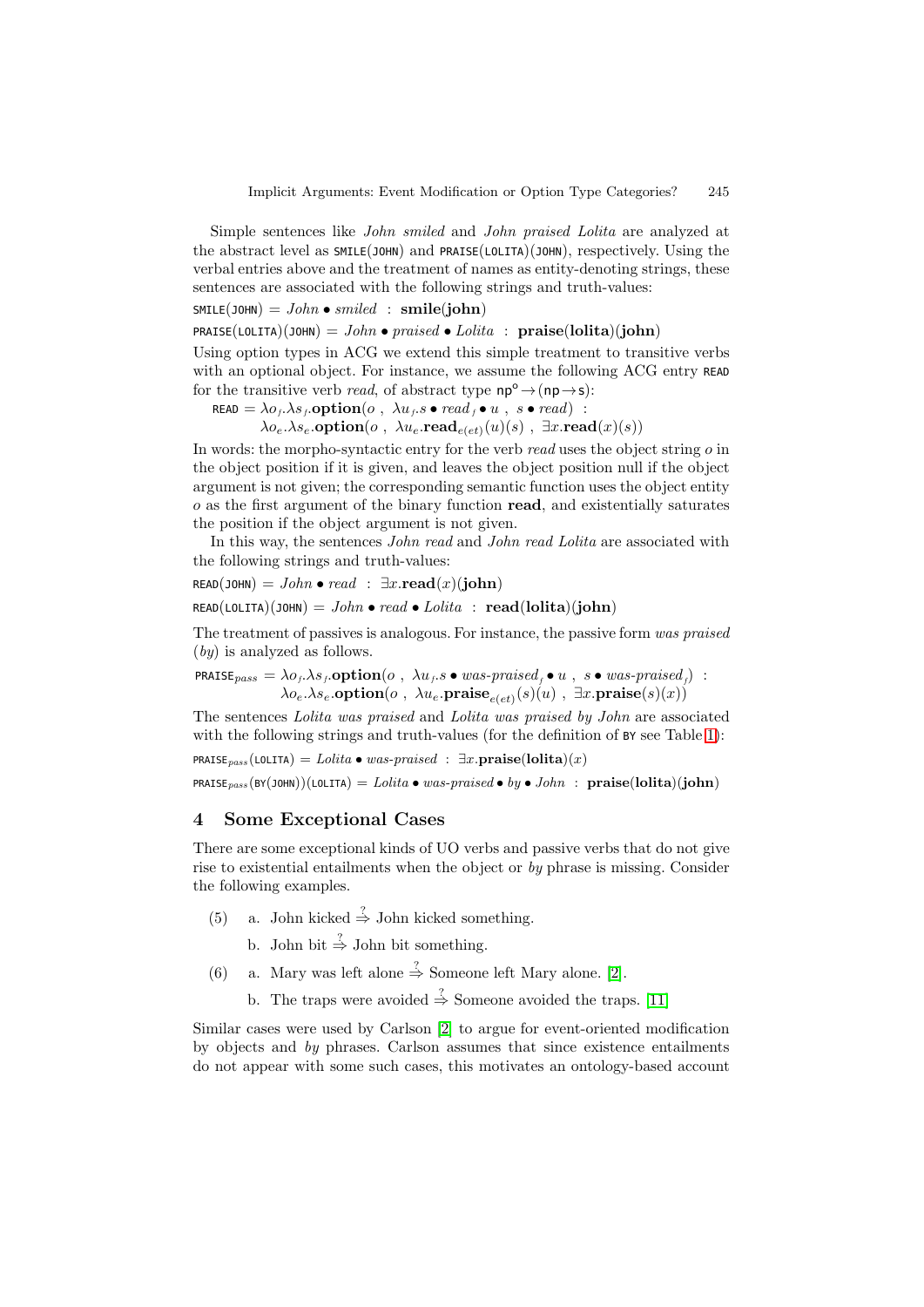of the existence entailments that as a rule appear with these constructions. In addition to the reasons we gave in section [2](#page-1-5) for doubting Carlson's general approach to UOs and passives, it should be remarked that lexical UOs like  $kick$  and *bite* are rather rare.<sup>[6](#page-6-1)</sup> Because of their rarity, the UO verb alternations that such transitive verbs show in English may be a result of an accidental lexical ambiguity/polysemy, rather than a general process, as Carlson assumes. With passives as in  $(6)$ , it is even more unclear whether there is any need to assume a general non-existential strategy for passives. Note that both sentences in [\(6\)](#page-5-0) involve a negative component for the verbal element ( $alone =$  with no one, *avoid* = not get close to). Arguably, the non-existential effect is due to an existential reading of the agent argument which is in the scope of these negative components. Thus, examples such as [\(6\)](#page-5-0) do not provide evidence for "non-existential passives".

## <span id="page-6-0"></span>**5 A General Strategy of 'Optionalization'**

So far in this paper we have exemplified specific entries of various option types and the way they are interpreted. We would now like to define a general procedure of 'optionalization'. Thus, given an ACG lexicon  $\mathcal L$  without option types, we would like to transform  $\mathcal L$  into an lexicon  $OPT(\mathcal L)$  with option types. This is done using a specification of some of the arguments of entries in  $\mathcal L$  as optional arguments and using this specification for systematically optionalizing  $\mathcal{L}$ .

Consider the optionality-free toy ACG verbal lexicon in Table [1.](#page-7-0)[7](#page-6-2) This lexicon contains the verbal forms discussed in section [3,](#page-2-2) but without any treatment of optionality: all arguments are treated as obligatory, against common linguistic judgements about the verbal arguments that are underlined in Table [1.](#page-7-0) Our general method transforms such a description into a proper ACG lexicon with types for optional arguments and the **option** operator in entry values as required by their types. This general method guarantees an economical representation for the two features common to all the optional arguments treated: no effect of the presence or lack of an optional argument on the *form* of the verb; and narrow scope existential quantification over the semantic slot in the verb's *meaning*.

Our general procedure for mapping such an option-free lexicon  $\mathcal L$  to the corresponding optionalized lexicon uses option-free entries of abstract type  $a \rightarrow b$ , where the a argument is targeted as requiring optionality. Our general procedure of 'optionalization' maps such an entry to a lexicon entry of abstract type  $a^{\circ} \rightarrow b$ , with the proper morpho-syntactic and semantic treatment. For instance, the entry READ in Table [1](#page-7-0) does not respect the optionality of the verb's object argument. However, the procedure below will guarantee that the underlined argument in

<span id="page-6-1"></span><sup>6</sup> In her extensive typology of verb alternations in English, Levin [\[12\]](#page-10-0) characterizes verbs such as *kick* or *bite* as showing "characteristic property alternations". This is because of sentences like *our horse kicks* or *our dog bites regularly*, which indicate a tendency towards kicking or biting. Levin does not mention simple past tense sentences as in [\(5\)](#page-5-1), where transitive verbs without objects give rise to episodic readings.

<span id="page-6-2"></span><sup>7</sup> To achieve a more conspicuous notation we avoid parentheses in this table, reading the type notation  $\alpha \rightarrow \beta \rightarrow \gamma$  with right-association as in  $\alpha \rightarrow (\beta \rightarrow \gamma)$ .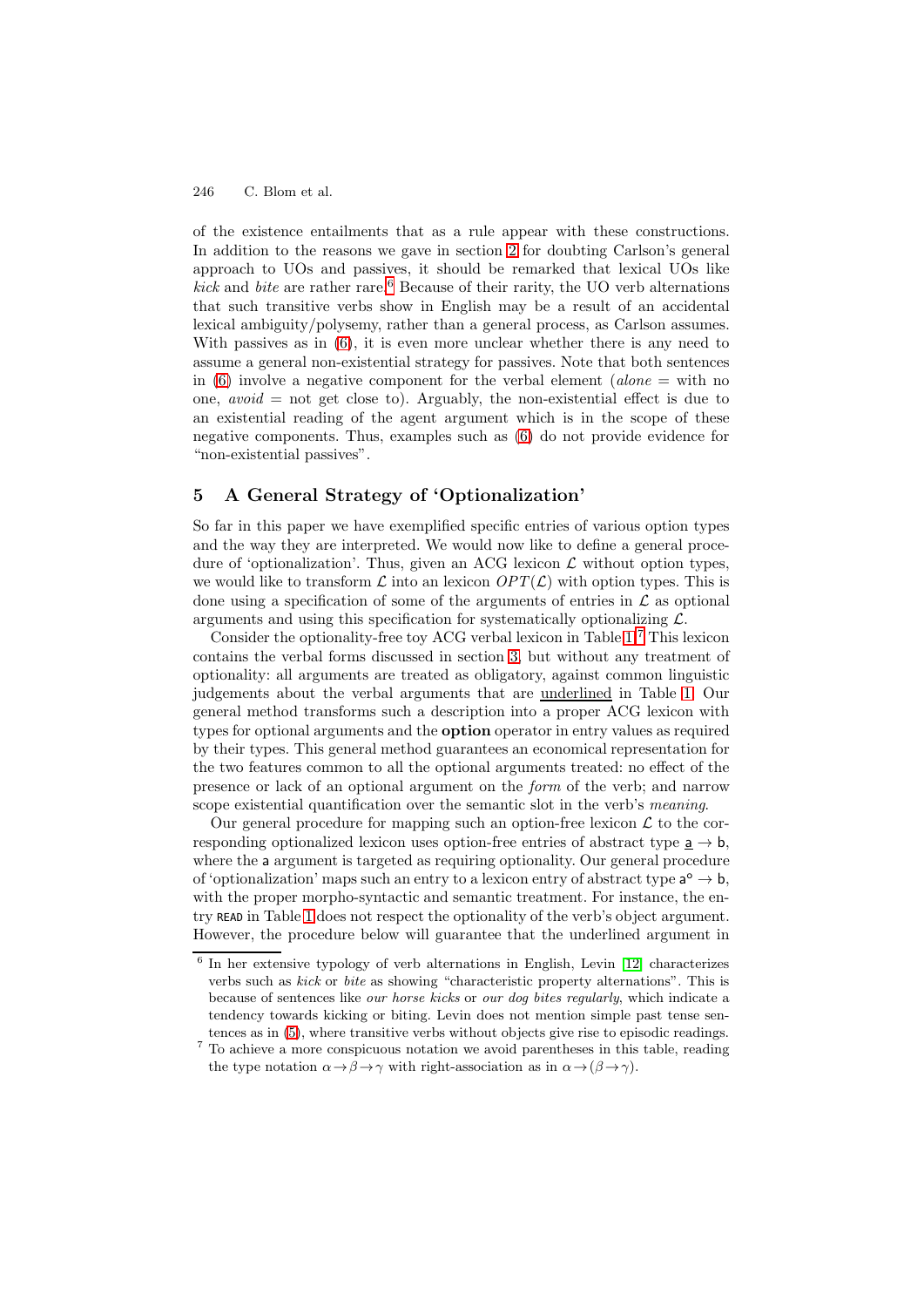| Entry name             | Type                                                       | Value                                                                                                                                                                          |
|------------------------|------------------------------------------------------------|--------------------------------------------------------------------------------------------------------------------------------------------------------------------------------|
| BY                     | $np \rightarrow np_{bv}$                                   | $\lambda x_t$ by $\bullet x$ : $\lambda x_e x$                                                                                                                                 |
| T <sub>0</sub>         | $np \rightarrow np_{to}$                                   | $\lambda x_t \cdot to \bullet x : \lambda x_e \cdot x$                                                                                                                         |
| SMILE                  | $np \rightarrow s$                                         | $\lambda s_f.s \bullet$ smiled $_i$ : smile <sub>et</sub>                                                                                                                      |
| PRAISE                 | $np \rightarrow np \rightarrow s$                          | $\lambda o_f. \lambda s_f. s \bullet \text{praised}_f \bullet o : \textbf{praise}_{eet}$                                                                                       |
| PRAISE $_{pass}$       | $np_{bv} \rightarrow np \rightarrow s$                     | $\lambda b_f. \lambda s_f.s \bullet was-prained_{f} \bullet b : \lambda x_e. \lambda y_e.\textbf{praise}(y)(x)$                                                                |
| READ                   | $np \rightarrow np \rightarrow s$                          | $\lambda o_f \cdot \lambda s_f \cdot s \bullet \text{ read }_f \bullet o \text{ : } \textbf{read}_{eet}$                                                                       |
| $\mathsf{READ}_{pass}$ | $np_{by} \rightarrow np \rightarrow s$                     | $\lambda b_f \lambda s_f.s \bullet was-read_f \bullet b : \lambda x_e.\lambda y_e.read_{eet}(y)(x)$                                                                            |
| <b>INTRODUCE</b>       | $np_{to} \rightarrow np \rightarrow np \rightarrow s$      | $\lambda t_{f}.\lambda o_{f}.\lambda s_{f}.s \bullet \textit{introduced}_f \bullet o \bullet t : \textbf{introduce}_{e e e t}$                                                 |
| INTRODUCE $pass$       | $np_{to} \rightarrow np_{by} \rightarrow np \rightarrow s$ | $\lambda t_f. \lambda b_f. \lambda s_f. s \bullet was-introduced_f \bullet b \bullet t$ :<br>$\lambda r_e \cdot \lambda a_e \cdot \lambda p_e \cdot \text{introduce}(r)(p)(a)$ |

<span id="page-7-0"></span>Table 1. Toy ACG lexicon without option types

the type  $np \rightarrow np \rightarrow s$  will be properly treated as optional in the resulting lexicon, with an entry for the same verb of type  $np^{\circ} \rightarrow np \rightarrow s$ , and the appropriate values in its morpho-syntactic and semantic treatment.

Let  $\varphi = \varphi_1 : \varphi_2$  be a lexical entry of abstract type  $a \to b$ , where the argument type a is defined as desirably optional. Such entries are marked  $\underline{a} \rightarrow \underline{b}$  in Table [1.](#page-7-0) In order to define optionalization inductively, we assume that the abstract types a and b have no underlined sub-parts. To capture correctly the behavior of optional arguments, we assume further that these types satisfy the following restrictions:

- The concrete morpho-syntactic type of a is string:
	- $a \mapsto \langle f, \tau_a \rangle$ .
- The concrete semantic type of **b** is boolean:  $b \mapsto \langle \sigma_b, \tau_b \rangle$ , where  $\tau_b$  is a boolean type.<sup>[8](#page-7-1)</sup>

The 'string' requirement is needed to allow filling in optional slots by the empty string; the 'boolean' requirement is needed to allow existential quantification over morpho-syntactically empty slots.

Given these assumptions on the type of the entry  $\varphi$ , we define the corresponding optionalized entry  $opt(\varphi) = \varphi'_1 : \varphi'_2$  of type  $\mathsf{a}^\circ \to \mathsf{b}$  as follows:

 $\varphi_1' = \lambda x_{f^o}.\textbf{option}(x, \varphi_1, \varphi_1(\epsilon))$ 

 $\varphi_2' = \lambda x_{\tau_a}$ <sup>o</sup>.**option** $(x, \varphi_2, \mathit{CLOS}(\varphi_2))$ 

The operator *CLOS* existentially saturates the first argument of  $\varphi_2$ , which is inductively defined as follows:

If  $\tau_{\mathbf{b}} = t$  then  $CLOS(\varphi_2) = \exists x_{\tau_{\mathbf{a}}} \cdot \varphi_2(x)$ .

Otherwise, let  $\tau_{\mathbf{b}} = \tau_1 \tau_2$ , where  $\tau_2$  is boolean by induction. We define:  $CLOS(\varphi_2) = \lambda y_{\tau_1}$ . $CLOS(\lambda x_{\tau_2} \cdot \varphi_2(x)(y)).$ 

For instance, for the constant **read** of type  $e(et)$ , we have:  $CLOS(\text{read}) = \lambda y_e$ . $CLOS(\lambda x_e \cdot \text{read}(x)(y)) = \lambda y \cdot \exists x \cdot \text{read}(x)(y)$ 

<span id="page-7-1"></span><sup>8</sup> Standardly, we define the set of 'boolean' semantic types as the smallest set of semantic types that contains t and any type  $\tau_1 \tau_2$  where  $\tau_2$  is boolean.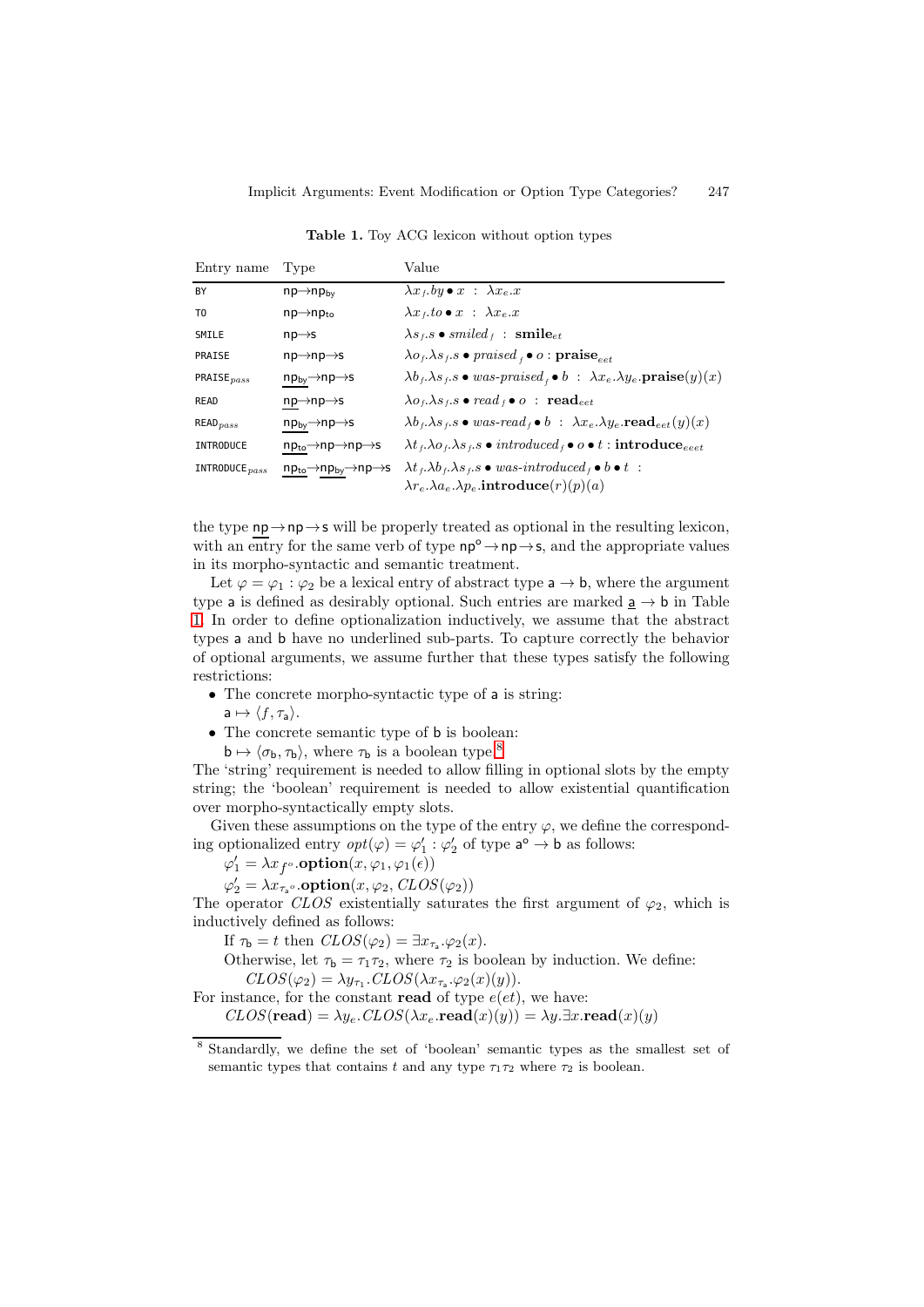As a result, the optionalized version of the entry for READ in Table [1](#page-7-0) is  $opt(\text{READ}) =$  $\varphi_1':\varphi_2'$  s.t.:

 $\varphi'_1 = \lambda x_{f^o}.\textbf{option}(x, \ \lambda o_f \lambda s_f.s \bullet \textit{read}_f \bullet o, \ \lambda s_f.s \bullet \textit{read}_f \bullet \epsilon)$ 

 $\varphi_2' = \lambda x_{e^o}.\textbf{option}(x, \textbf{ read}_{eet}, \textbf{ CLOS}(\textbf{read}_{eet}))$ 

 $= \lambda x_{e}$  .**option** $(x, \text{ read}_{eet}, \lambda y \exists x' \text{ .read}(x')(y))$ 

The definition of the *opt* operator is not yet sufficient in order to optionalize entries of abstract type  $a \rightarrow b$  where b has underlined types in it. This is necessary, as illustrated by the entry INTRODUCE*pass* in Table [1,](#page-7-0) representing the form and meaning of the verbal passive *be introduced* (*by X to Y*), which has two optional arguments. To allow optionalization of such entries as well, let  $\varphi = \varphi_1 : \varphi_2$  be a lexical entry of an abstract type X. The type X may be primitive. In case  $X = a \rightarrow b$ , we adopt the same assumptions above on a (string morpho-syntactic type) and b (boolean semantic type), but now b possibly has underlined types in it. Given these assumptions, we inductively define the optionalized entry  $OPT(\varphi)$ :

If X is primitive, then the entry  $OPT(\varphi) = \varphi$ .

If  $X = a \rightarrow b$  (the argument a should not be optionalized), then the optionalized entry is inductively defined by  $OPT(\varphi) = \lambda x_a \cdot OPT(\varphi(x)).$ 

If  $X = \underline{a} \rightarrow b$  (the argument a should be optionalized), then the optionalized entry is inductively defined by  $opt(\lambda x_a \cdot OPT(\varphi(x)))$ .

For instance, applying *OPT* to the entry INTRODUCE*pass* in Table [1,](#page-7-0) of type  $np_{to} \rightarrow np_{by} \rightarrow np \rightarrow s$  (first two arguments are optional), results in:

*OPT*(INTRODUCE*pass* )

 $=$   $opt(\lambda x_{n p_{to}}. OPT(\text{INTRODUCE}_{pass}(x)))$ 

 $=$   $opt(\lambda x_{n p_{to}}. opt(\lambda y_{n p_{by}}. OPT(\text{introduce}_{pass}(x)(y))))$ 

 $= opt(\lambda x_{n p_{to}}. opt(\lambda y_{n p_{bw}}. \text{INTRODUCE}_{pass}(x)(y)))$ 

In the morpho-syntactic level, this amounts to:

 $opt(\lambda x_f. opt(\lambda y_f. (\lambda t_f. \lambda b_f. \lambda s_f.s \bullet was-introduced_f \bullet b \bullet t)(x)(y)))$  $= opt(\lambda x_f. opt(\lambda y_f. \lambda s_f.s \bullet was-introduced_f \bullet y \bullet x))$  $= \lambda w_f \textbf{.} \textbf{option}(w, \lambda x_f, \lambda z_f) \textbf{.} \textbf{option}(z, \lambda y_f, \lambda s_f, s \bullet was-introduced_f \bullet y \bullet x$ ,  $\lambda s_f.s \bullet was-introduced_f \bullet \epsilon \bullet x$  ) ,  $\lambda z_f$ **.option** $(z, \lambda y_f, \lambda s_f, s \bullet was-introduced_f \bullet y \bullet \epsilon$  $\lambda s_f.s \bullet was-introduced_f \bullet \epsilon \bullet \epsilon)$ 

This covers the four combinations of present/missing morpho-syntactic arguments. Similarly, in the semantic level we have:

$$
opt(\lambda x.\text{opt}(\lambda y_e.(\lambda r_e.\lambda a_e.\lambda p_e.\text{introduce}_{e(e(et))}(r)(p)(a))(x)(y)))\\= \text{ opt}(\lambda x_e.\lambda z.\text{option}(z\ ,\lambda y_e.\lambda p_e.\text{introduce}_{e(e(et))}(x)(p)(y)\\, \text{CLOS}(\lambda y_e.\lambda p_e.\text{introduce}_{e(e(et))}(x)(p)(y))))
$$

And applying *CLOS* gives:

 $opt(\lambda x_e \cdot \lambda z.\mathbf{option}(z, \lambda y_e \cdot \lambda p_e.\mathbf{introduce}_{e(e(et))}(x)(p)(y))$  $, \lambda p_e. \exists y_e.$ **introduce**<sub> $e(e(e t))$ </sub> $(x)(p)(y))$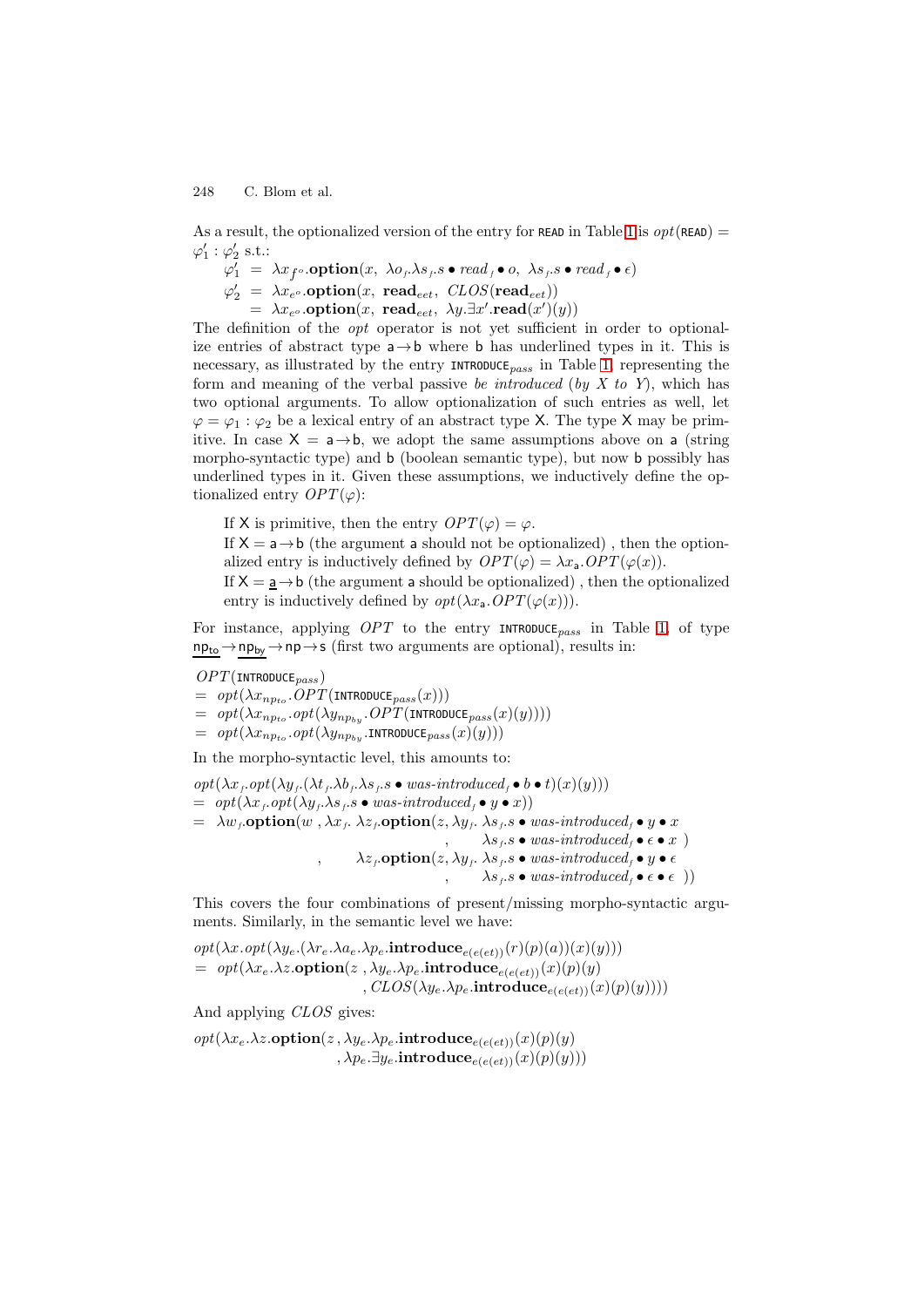$= \lambda w_{e^o}$ .**option** $(w, \lambda x_e \lambda z_{e^o}$ .**option** $(z, \lambda y_e \lambda p_e)$ .**introduce**<sub> $e(e(e t))$ </sub> $(x)(p)(y)$  $, \lambda p_e \exists y_e$ .**introduce**<sub> $e(e(e t))$ </sub> $(x)(p)(y))$ ,  $\lambda z_{e^o}$ . $\exists x_e$ .**option** $(z, \lambda y_e \ldotp \lambda p_e$ .**introduce** $_{e(e(et))}(x)(p)(y)$  $\langle \lambda p_e. \exists y_e. \textbf{introduce}_{e(e(et))}(x)(p)(y))\rangle$ 

This covers the four combinations of the two present/existentially-closed semantic arguments. The same procedure also correctly derives the other specific entries discussed in section [3.](#page-2-2)

## **6 Conclusions**

Optionality with verbal arguments is a well-known phenomenon that is treated in one way or another by most syntactic theories. We started out by pointing out the narrow-scope behavior of existential quantifiers over empty argument slots, which, although familiar, is not treated systematically by syntactic frameworks we are aware of. The behavior of unaccusative verbs in contrast to their passive forms has led us to conclude that *by* phrases in passives should be treated similarly to optional arguments, and not using event-modifiers. The Optional Argument Principle aims to describe the relations between the syntactic optionality of arguments and their semantic properties. Within the framework of Abstract Categorial Grammar (ACG), we introduced a standard interpretation of option types, which led to a general transformation of grammars without argument optionality to grammars that encode it in a uniform way.

**Acknowledgements.** We thank Marijana Marelj for helpful discussions. The work was partially supported by a Van Gogh grant to the 2nd and 3rd author by the French-Dutch Academy. The work of the 3rd author was partially supported by a VICI grant number 277-80-002 by the Netherlands Organisation for Scientific Research (NWO). The work of the 4th author was supported by an NWO grant number 360-70-340.

## <span id="page-9-1"></span>**References**

- <span id="page-9-5"></span><span id="page-9-3"></span>1. Bach, E.: In defense of passive. Linguistics and Philosophy 3, 297–341 (1980)
- 2. Carlson, G.: Thematic roles and their role in semantic interpretation. Linguistics 22, 259–279 (1984)
- <span id="page-9-7"></span><span id="page-9-4"></span>3. Dekker, P.: Existential disclosure. Linguistics and Philosophy 16, 561–588 (1993)
- 4. Dowty, D.: Grammatical relations and Montague Grammar. In: Jacobson, P., Pullum, G. (eds.) The Nature of Syntactic Representation. Kluwer, Dordrecht (1982)
- <span id="page-9-0"></span>5. Fodor, J.A., Fodor, J.D.: Functional structure, quantifiers, and meaning postulates. Linguistic Inquiry 11, 759–770 (1980)
- <span id="page-9-2"></span>6. de Groote, P.: Towards abstract categorial grammars. In: Proceedings of the 39th Annual Meeting of the Association for Computational Linguistics, ACL (2001)
- <span id="page-9-8"></span>7. Gunter, C.: Semantics of programming languages: structures and techniques. The MIT Press (1992)
- <span id="page-9-6"></span>8. Landau, I.: The explicit syntax of implicit arguments. Linguistic Inquiry 41, 357–388 (2010)